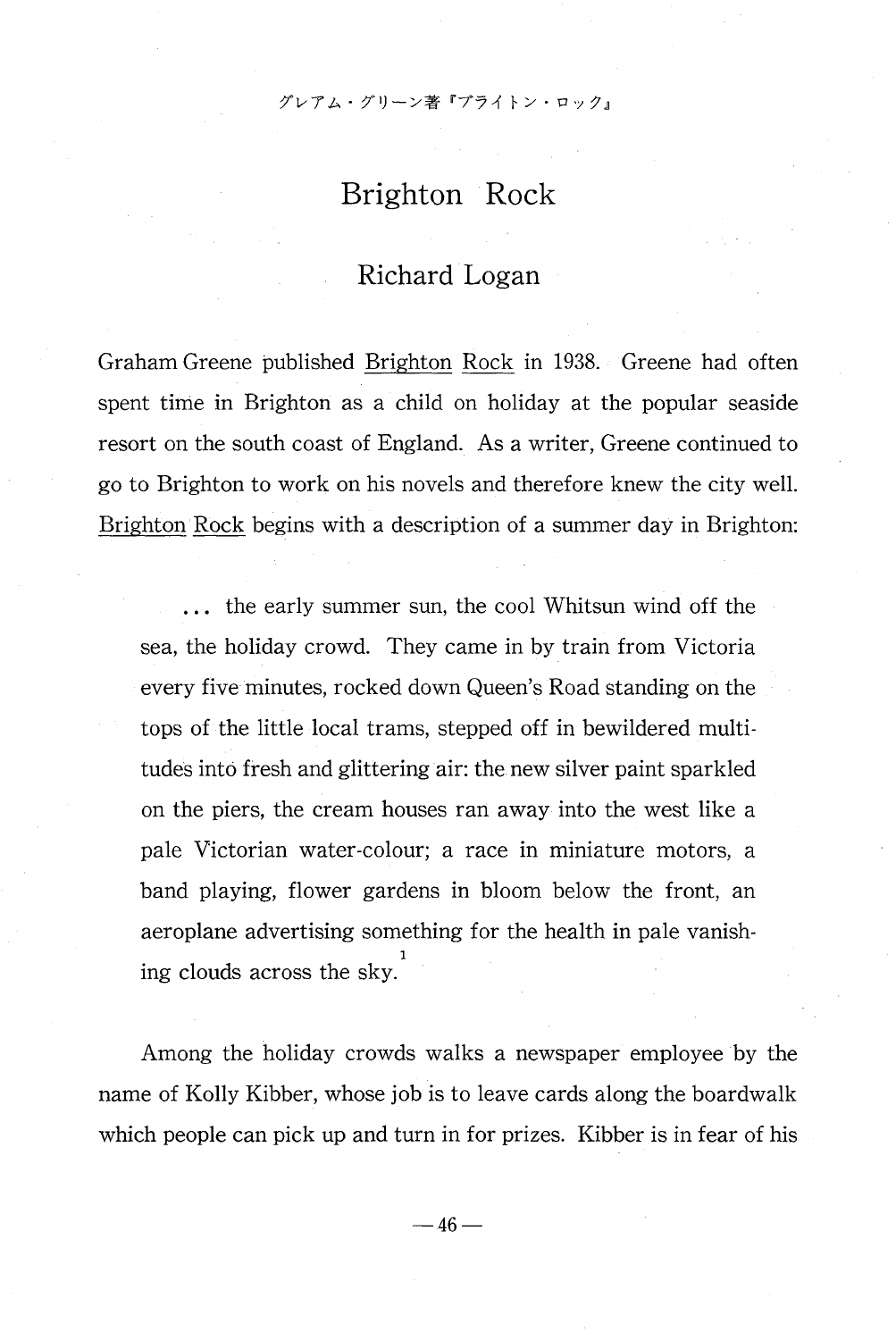リチャード・ローガン

life because a gang is after him because he apparently was the indirect cause of the death of the gang's leader. Kibber realizes that the gang mean to kill him, so he tries to talk a woman named Ida into staying with him during the day. Kibber hopes that the gang will not attack him if he is with someone. Ida agrees to spend some time with Kibber, but asks for a few minutes to freshen up in the ladies room. When Ida returns she finds Kibber has disappeared. Later she reads in the paper that Kibber was found dead of natural causes. Ida becomes suspicious and decides to investigate Kibber's death.

At this juncture part 1 ends and part 2 begins with Pinkie, the new gang leader who had murdered Kibber. Greene mentioned in a 1968 interview that he had originally planned Brighton Rock to be a thriller and detective story:

 Brighton Rock I really intended, when I began witing it, to be a detective story. Then the character of Pinkie took hold and I realized that I wasn't going to write a detective story at all. All that remains of a detective story is the original mur der.

 Writing in his autobiography Ways of Escape in 1980, Greene confessed further:

 The first fifty pages of Brigton Rock are all that remain of the detective story; they would irritate me, if I dared to look

 $-47-$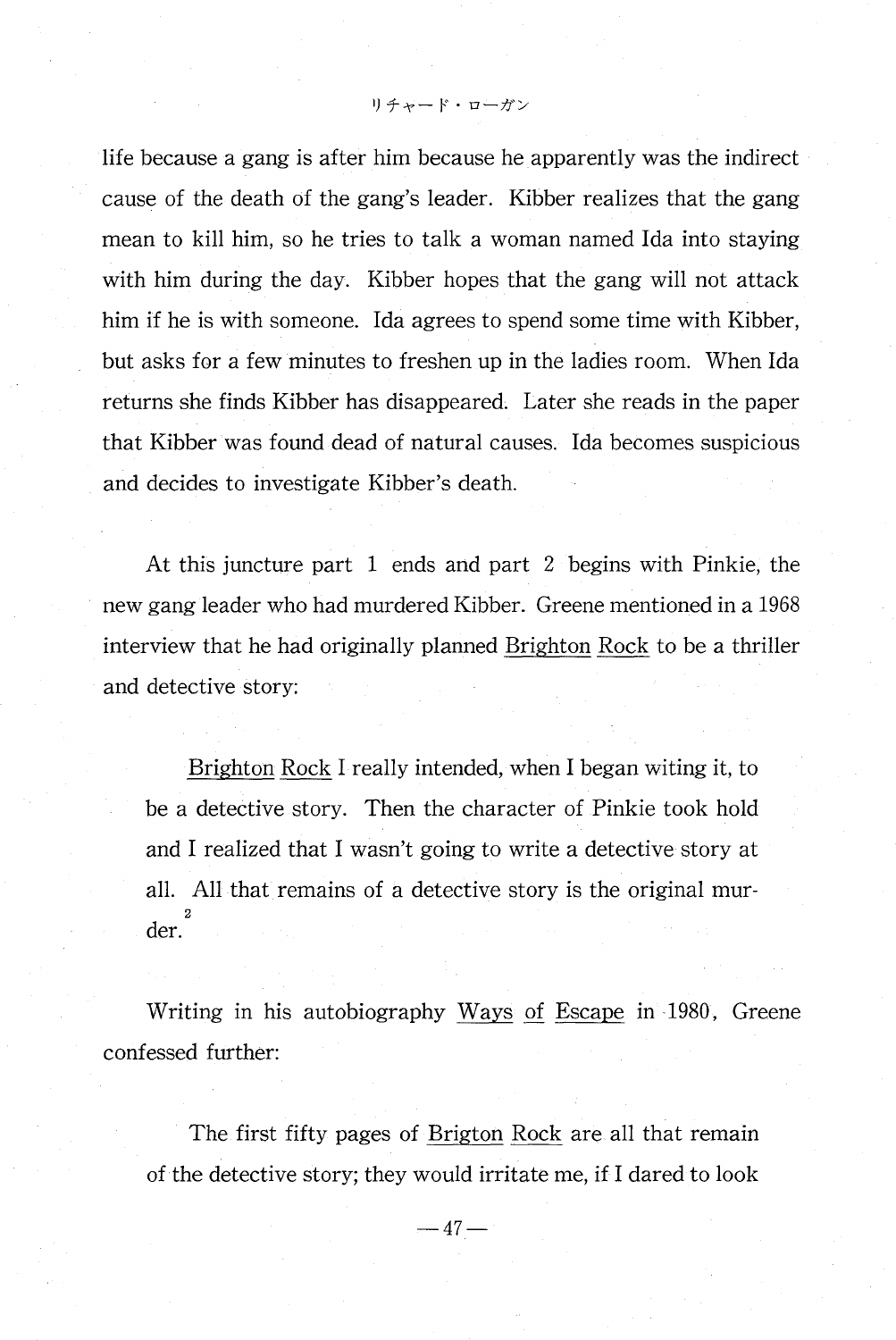at them now, for I know I ought to have had the strength of mind to remove them, and to start the story again  $-$  however difficult the revisions might have proved — with what is now called Part Two.

The novel now shifts its point of view from Kibber and Ida to Pinkie. The rest of the novel generally stays with Pinkie, but sometimes changes to Ida's point of view as she discovers that Pinkie is the murderer.

#### PINKIE

 Pinkie kills Kibber himself and then has one of his gang continue passing out Kibber's cards to establish an alibi. When Pinkie finds out that a waitress named Rose had noticed that it was not Kibber who left the card on the table she had waited on, Pinkie goes to meet her. Rose, a naive and timid seventeen year old native of the Brighton slum area Nelson Place, is impressed with the confidence and self-assurance of Pinkie, who is also seventeen years old. Pinkie tries to warn her not to talk about the Kibber murder, and goes so far as to hint at danger to anyone who talks about it by pulling out a vial of acid from his pocket. Rose doesn't realize that Pinkie is threatening her, but is awed by his tough guy act.

 Pinkie becomes increasingly paranoid and kills one of his men and drives the others away. He finally ends up thinking that he must kill

 $-48-$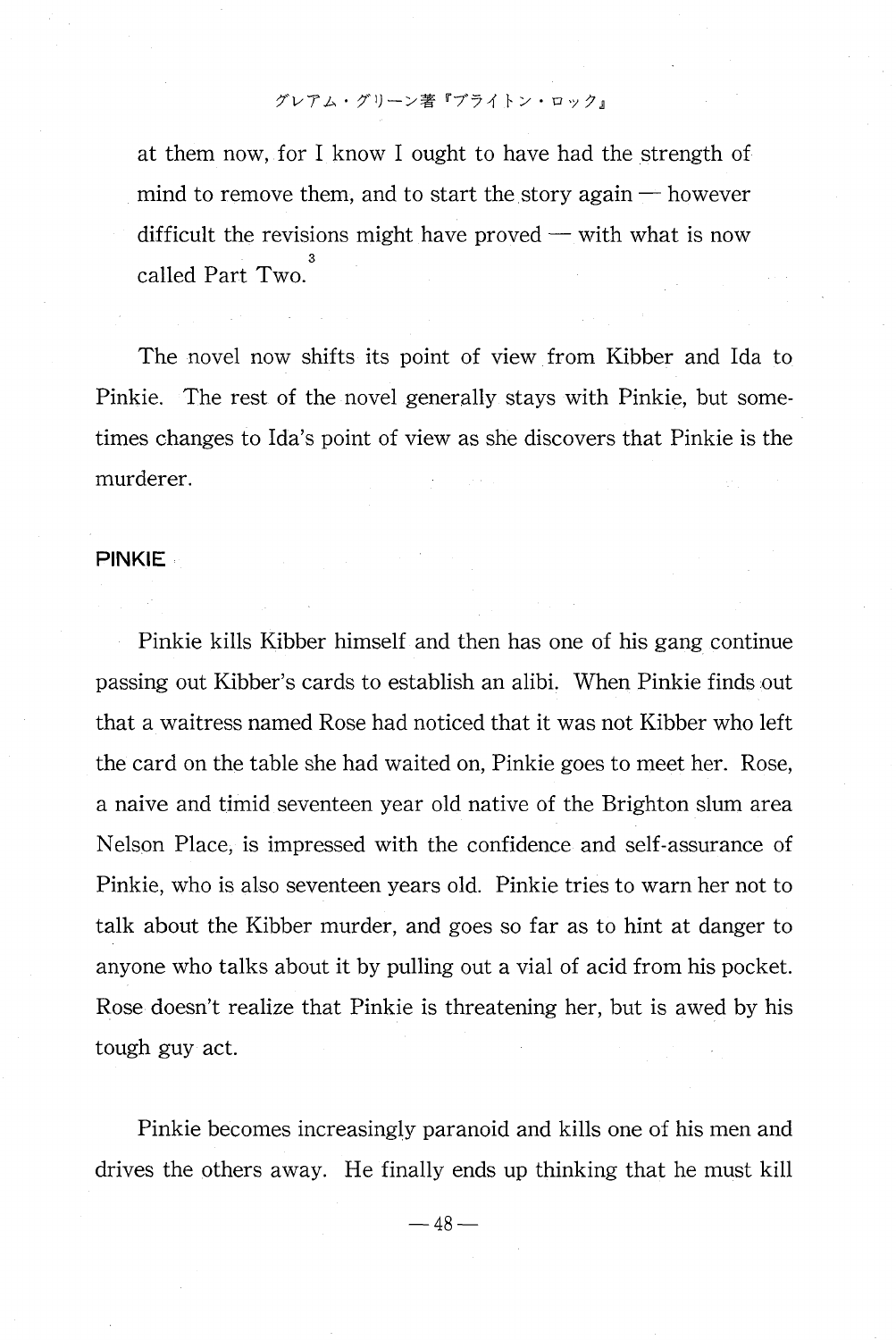Rose to keep her from talking, even though he had married her so that she could not testify against him. Although Rose continues to love Pinkie and support him, he decides to use her love to convince her to agree to a suicide pact. Pinkie intends to have Rose kill herself and then he will be rid of her.

What distinguishes Brighton Rock from other novels of crime and gangsters is Greene's portrayal of Pinkie's and Rose's thoughts and feelings about their Catholic upbringing. Pinkie doesn't smoke or drink and has an abhorrence of sex. Pinkie tells Rose that he had been a choir boy and sings a bit of the Latin he remembers. Rose asks Pinkie if he goes to Mass:

"I don't go to Mass."

"But you believe, don't you, " Rose implored him, "you think it's true?"

"Of course it's true," the Boy said. "What else could there be?" he went scornfully on. "Why," he said, "it's the only thing that fits. These atheists, they don't know nothing. Of course there's Hell. Flames and damnation," he said with his eyes on the dark shifting water and the lightning and the lamps going out above the black struts of the Palace Pier, "torments."

"And Heaven too," Rose said with anxiety, while the rain fell interminably on.

"Oh, maybe," the Boy said, "maybe

 $-49-$ 

リチャード・ローガン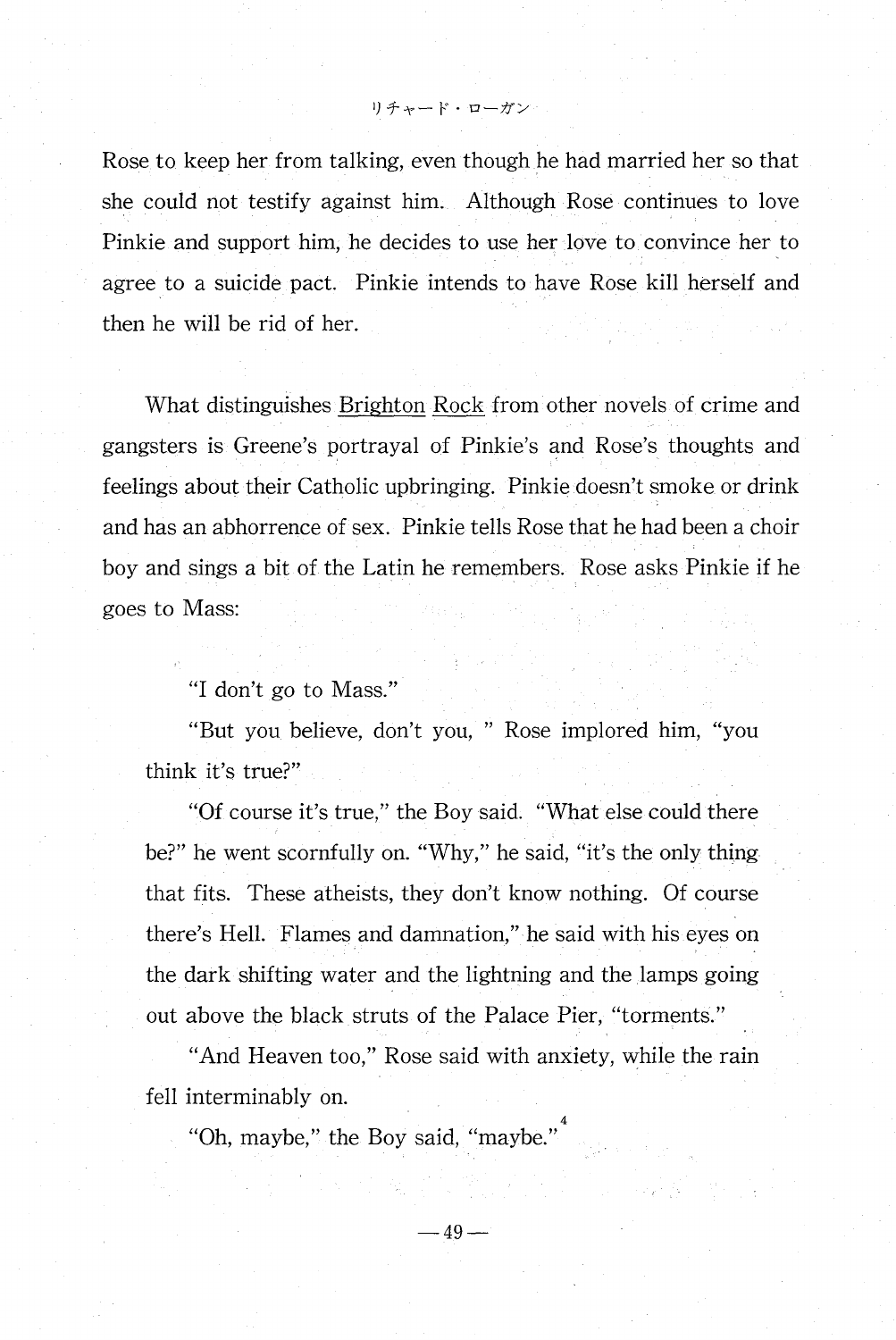The fact that Pinkie thinks about Hell but not Heaven may have more to do with his poverty-stricken, unloved childhood. Pinkie's parents are dead and Pinkie is clearly going throgh the usual problems of adolesence as well as trying to survive in a cruel environment. Critic Maria Couto points this out:

"Pinkie's situation comes alive with the cry of pain and despair, anger and violent revolt. The focus on Rose's ramshackle home, on Pinkie striving to preserve the purity of his territory inside Frank's corner house with the crumb-strewn bed, the dirt and the smells, illuminates layers of reality to explore ultimately man's capacity of cruelty. It is not Pinkie's Catholicism that gives him his sure knowlege of hell; it is his experience of it in his life."

Greene admitted that the "effect of poverty on Pinkie and Rose in Nelson Place makes Brighton Rock a social novel as much as a so called 'Catholic' one."

However, it is very obvious that Greene wants to bring up religious issues in the novel because Pinkie's thoughts are never far from memories of his Catholic upbringing. As Greene's biographer, Norman Sherry points out:

 ... but Pinkie is not merely a victim of the slums. Central to this novel is the Boy's passionate desire to commit evil.

 $-50-$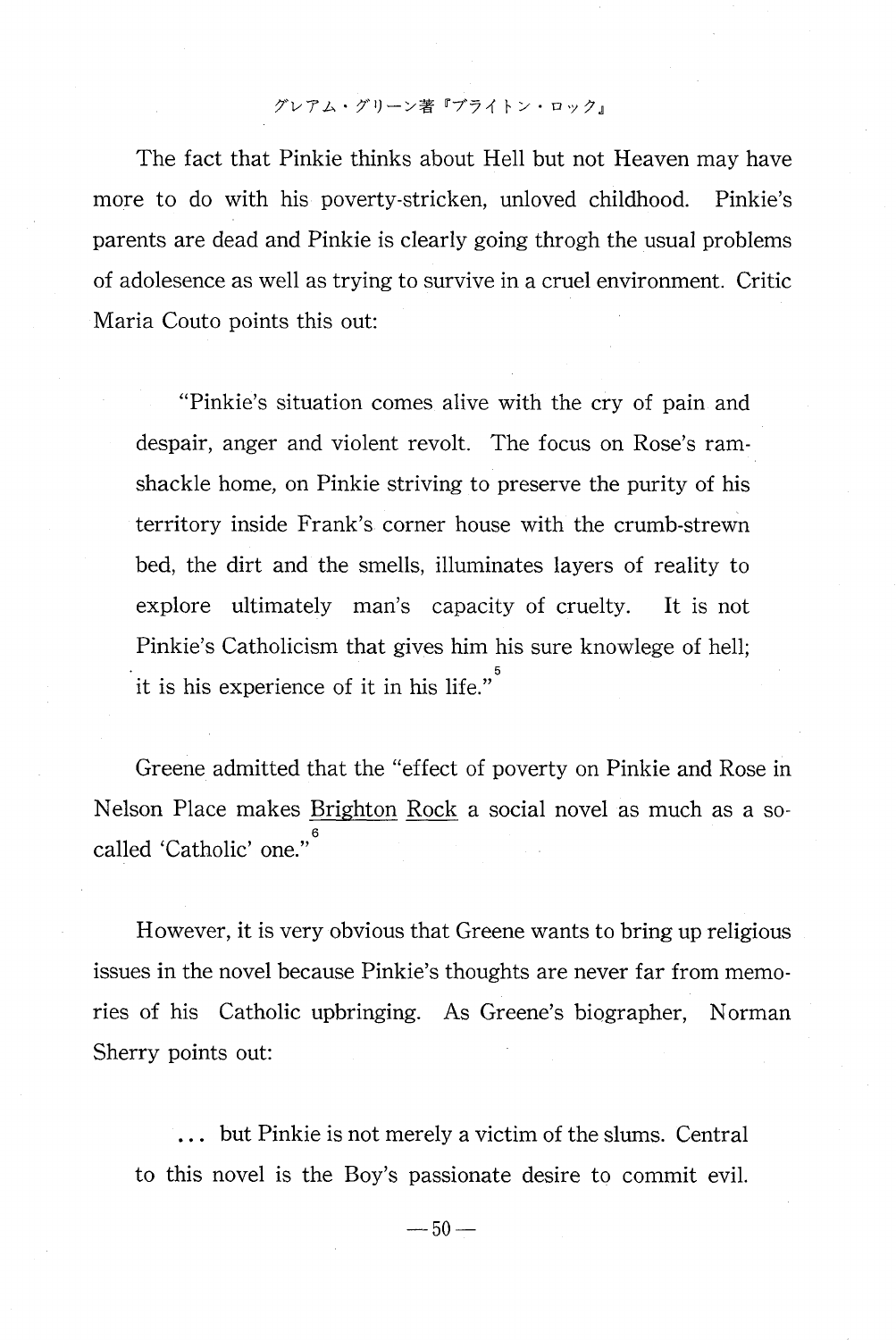$0 + r - r \cdot r - r$ 

This is his private temperament and thus there is never a sense that Pinkie is Pinkie because of his social background. Part of the rich power of the novel derives from the fact that Pinkie is defiant and seeks with a religious passion his own damnation.

Greene discussed his Catholicism in Ways of Escape and his use of Catholic characters:

 Brighton Rock I began in 1937 as a detective story and continued, I am sometimes tempted to think, as an error of judgement. Until I published this novel I had like any other novelist been sometimes praised for a success, and sometimes condemned with good enough reason as I fumbled at my craft, but now I was discovered to be  $-$  detestable term!  $-$  a Catholic writer. Catholics began to treat some of my faults too kindly, as though I were a member of a clan and could not be disowned, while some non-Catholic critics seemed to consider that my faith gave me an unfair advantage in some way over my contemporaries. I had become a Catholic in 1926, and all my books, except for the one lamentable volume of verse at Oxford, had been written as a Catholic, but no one had noticed the faith to which I belonged before the publication of Brighton Rock.... Nevertheless it is true to say that by 1937 the time was ripe for me to use Catholic characters.

Greene explained that Pinkie had to be portrayed as totally evil so

 $-51-$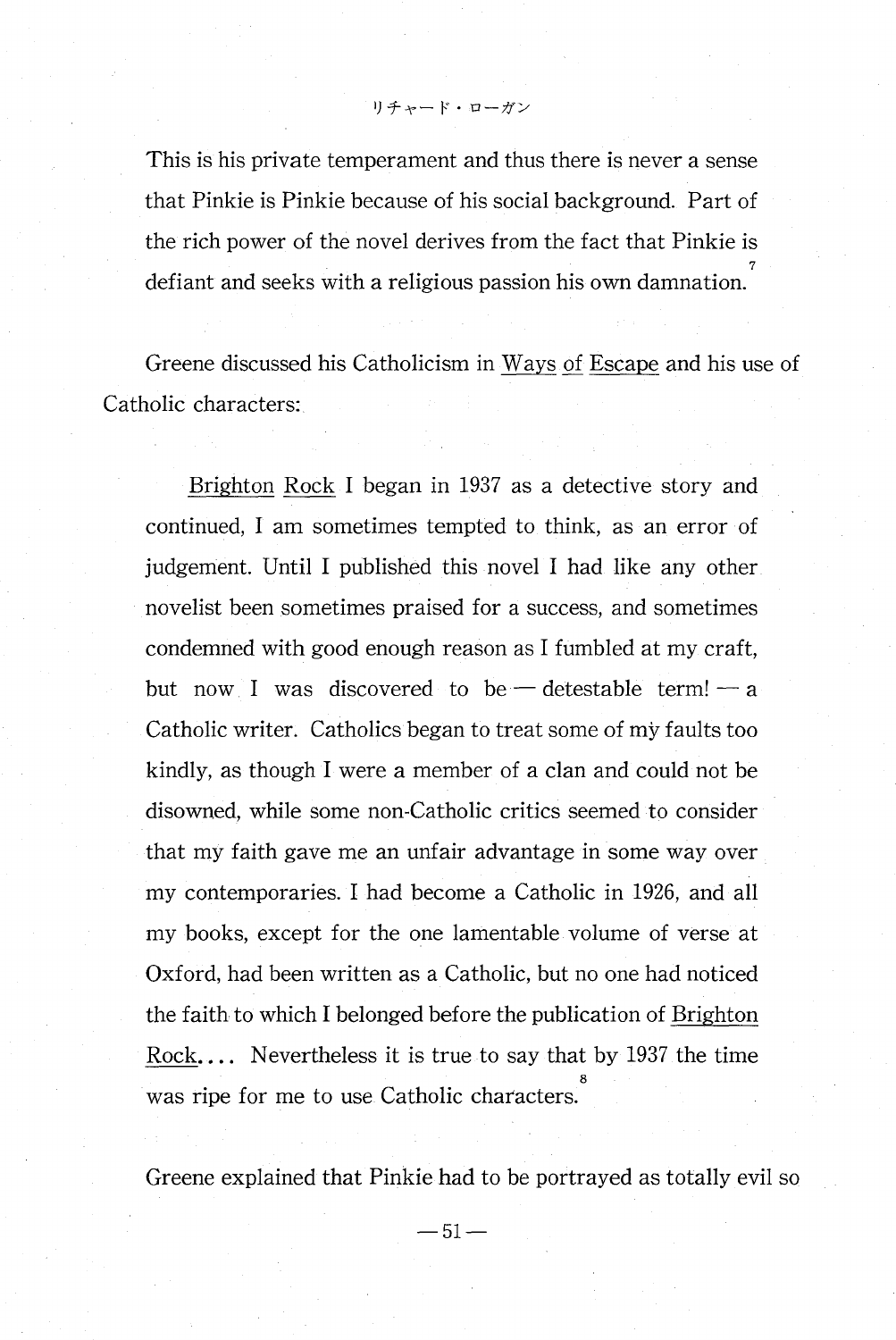that the amazing mercy and love of God could be shown to apply to everyone:

 Iwanted to make people believe that he was a sufficiently evil person almost to justify the notion of Hell. I wanted to introduce a doubt of Pinkie's future in the words of the priest, who speaks of the appalling strangeness of the mercy of God, a doubt whether even a man like that could possibly merit eternal punishment. It is appalling, the strangeness. Because the mercy of God obviously is operating in some inexplicable fashion even with the gas ovens of Auschwitz.

At the end of the novel, as the amateur detective, Ida doggedly continues to follow the trail of evidence to connect Pinkie with the murder, Pinkie's scheme to get Rose to commit suicide backfires. Pinkie pulls out his vial of acid but a policeman smashes it with his patrol stick, splashing it on Pinkie's face. Pinkie runs screaming over the side of the pier and drowns. Although Pinkie dies without confession and absolution and would therefore seem to be damned for eternity according to Catholic doctrine, Greene introduces the idea that Pinkie might have been saved at the last moment as he went to his death. Norman Sherry points out that on at least six occasions throughout the novel, the phrase "Between the stirrup and the ground" is mentioned. This is a quotation from a sixteenth century poet named William Camden: "Betwixt the stirrup and the ground/ Mercy I asked, mercy I found."<sup>1</sup>

 $-52-$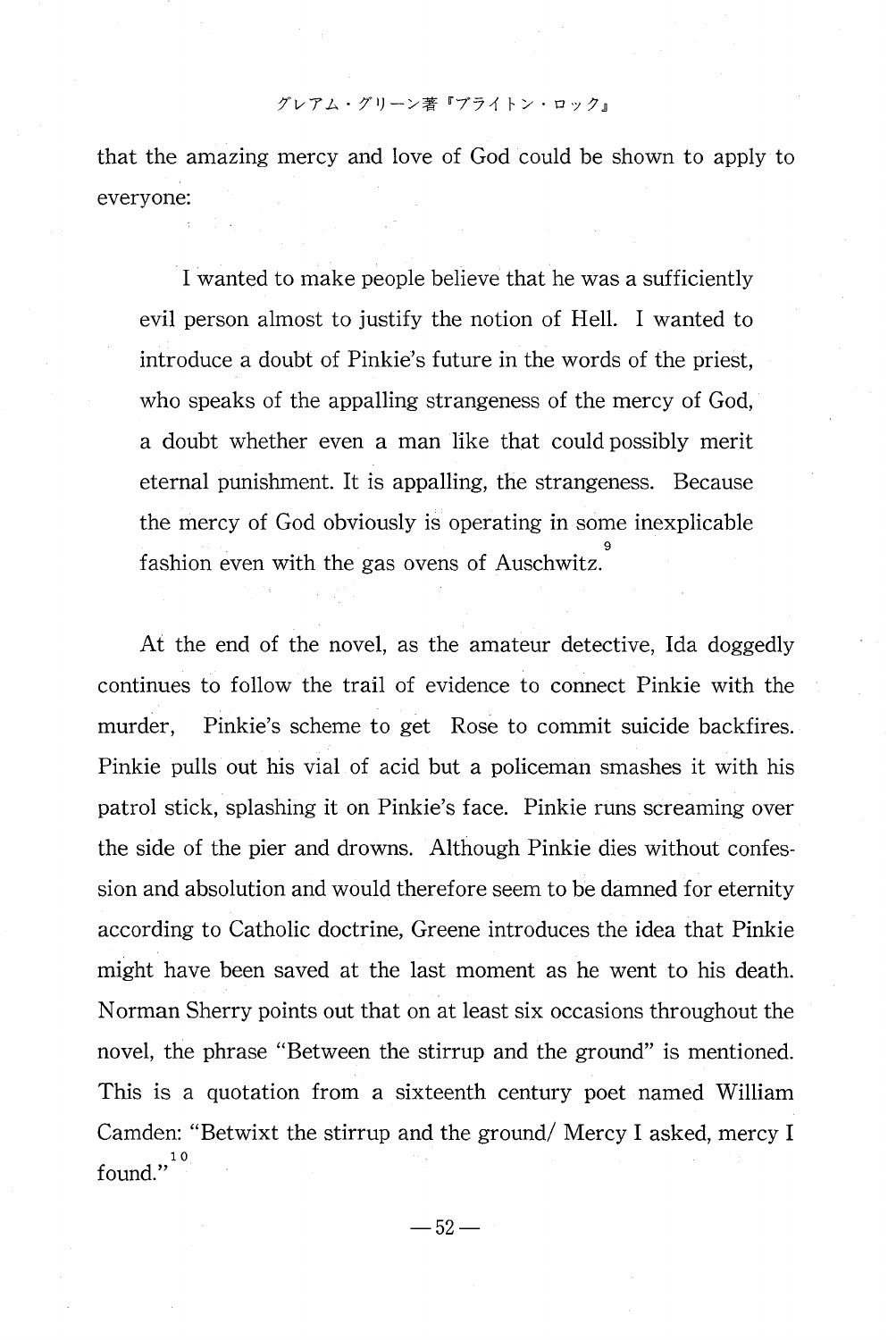#### IDA AND ROSE

 Ida, the woman who takes it upon herself to investigate the murder of Kibber, represents secular humanism as opposed to Catholicism. Ida is a superstitious woman who uses an ouija board to get clues to the murder. Ida's motivation is a mixture of a desire to see justice done and enjoyment of the chase:

リチャード・ローガン

An eye for an eye. If you believed in God, you might leave vengeance to Him, but you couldn't trust the One, the universal spirit. Vengeance was Ida's, just as much as reward was Ida's, the soft gluey mouth affixed in taxis, the warm handclasp in cinemas, the only reward there was. And vengeance 11 and reward  $-$  they both were fun.

Greene wants to show that although Ida is a good, decent woman her lack of religion means that she cannot understand why Rose supports Pinkie. Ida meets Rose several times and tries to persuade Rose to get away from Pinkie. Ida talks in a motherly way to Rose, but Rose shares no common ground with her:

"I know one thing you don't . I know the difference between Right and Wrong. They didn't teach you that at school."

Rose didn't answer; the woman was quite right; the two

 $-53-$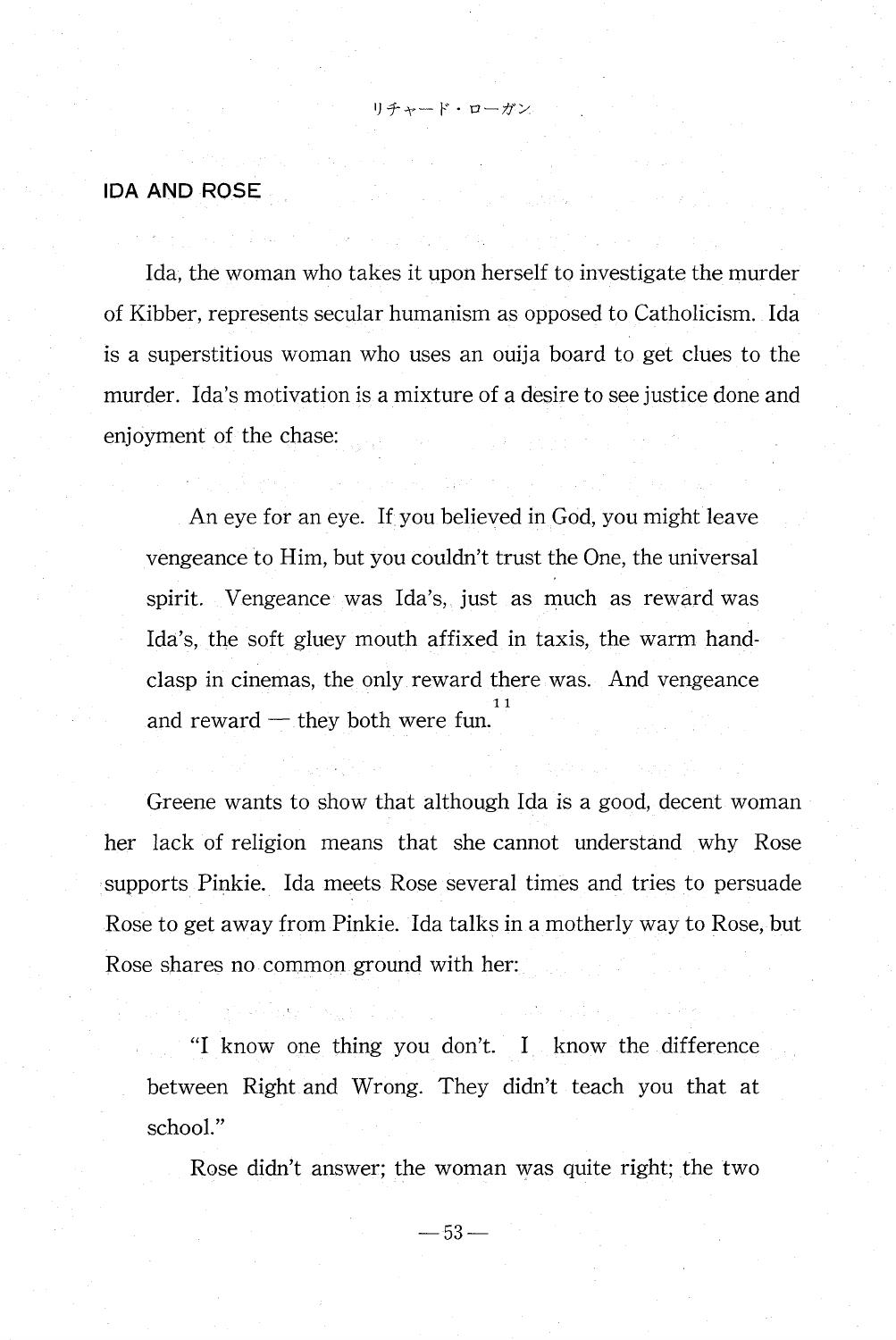words meant nothing to her. Their taste was extinguished by stronger foods — Good and Evil. The woman could tell her nothing she didn't know about these — she knew by tests as clear as mathematics that Pinkie was evil — what did it matter in that case whether he was right or wrong?

Rose admits that Pinkie is evil and in sin. She believes that she is also damned with him since they have sinned together. Rose is ready to go to eternal damnation with Pinkie and there is nothing Ida can say to her. As critic B. P. Lamba points out:

Rose is the character that stands for pure innocence, unsullied by the corruption of the world. She recognizes the evil of Ida and the wrong of Pinkie. She fraternises with the evil, since she feels a sort of communion with Pinkie. It is out of pure love that she is willing to be damned. She cannot permit him to be damned alone.

After Pinkie dies, there is one more legacy of his that Rose will have to deal with. Rose has continued to believe that Pinkie loved her, even though he wanted her to kill herself. Pinkie had recorded a record for Rose on the boardwalk. Rose assumed that Pinkie had put some endearments on it, but in fact Pinkie had expressed his resentment of her:

He put in a sixpence and speaking in a low voice for fear

 $-54-$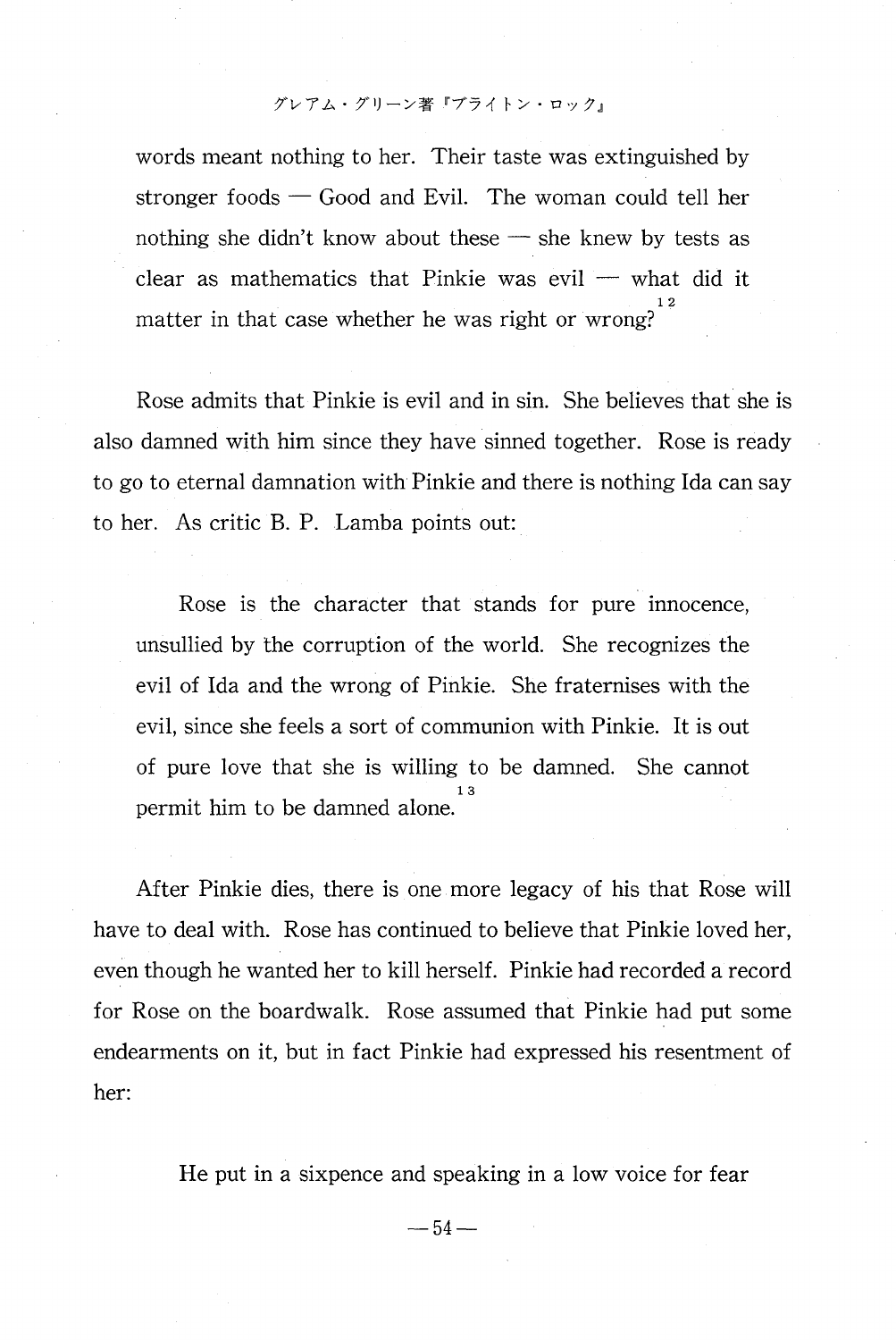it might carry beyond the box he gave his message up to be graven on vulcanite: "God damn you, you little bitch, why can't you go back home for ever and let me be?"; he heard the  $14$ needle scratch and the record whir, then a click and silence.

リチャード・ローガン

The novel ends with her going to church and confession. The priest assures her that God's mercy is appallingly strange and that at least she can depend on the memory of Pinkie's love. The novel ends with her going home: "She walked rapidly in the thin June sunlight towards the worst horror of all."

#### CRITICAL RECEPTION

 Brighton Rock sold only 8,000 copies when it came out, but over the last fifty years it has sold more than 100,000 copies in paperback. The critics were generally quite impressed with the novel when it came out, although some critics found it ridiculous that characters from the slums would be so concerned with religious philosophy. George Orwell pointed this out in a review of the novel:

... the central situation is incredible since it presupposes that the most brutishly stupid person can, merely by having been brought up a Catholic, be capable of greater intellectual subtlety. Pinkie the racecourse gangster, is a species of satanist, while his still more limited girlfriend understands and even states the difference between the categories 'right and

—55—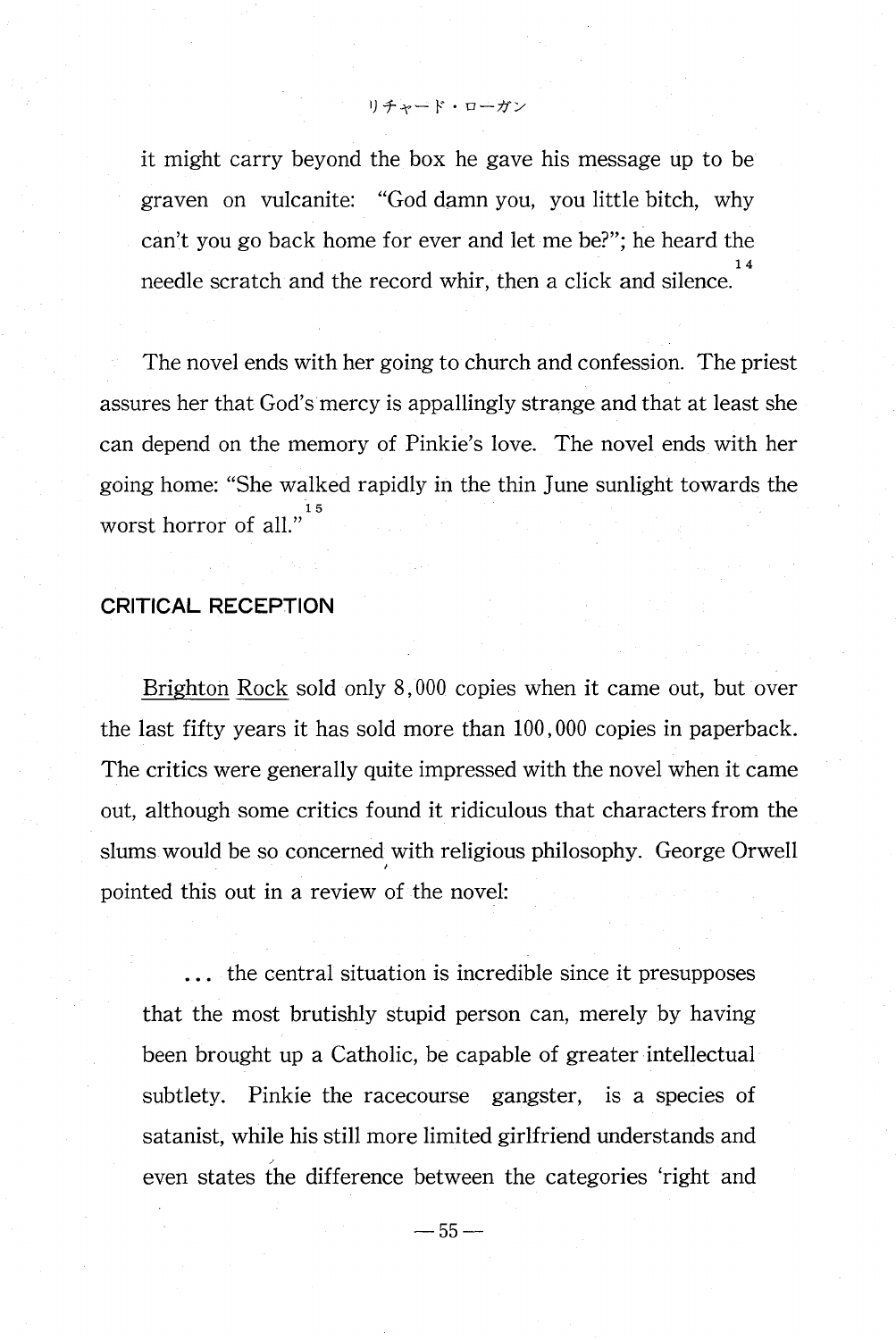wrong' and 'good and evil'.<sup>16</sup>

Other critics realize that religion does play apart in many people's lives — even criminals. The issues of the human concept of right and wrong and the religious concept of good and evil are important. The rise of Fascism and totalitarianism began to give people the feeling that societies needed religious faith more than ever. The writer Angus Wilson pointed this out:

It was 1938. A time when we all needed painful truths that would stick. Did not want easy answers that would fade after they had jogged us along a little. We all needed a confirmation of the civil forces that were manifesting themselves. Needed to realize, and more important to feel, something deeper than just right and wrong, good guys and rotten eggs. The world of that big  $-$  both hearted and breasted  $-$  decent, sensible, nononsense woman, Ida Arnold, was not going to be enough.... But the insufficiency of Ida's no-nonsense good sense, her certainty of right and wrong as the limit of the depths of the human spirit, was, as I remember it, hard to take in a world  $177.77$  and  $177.77$  and  $177.77$  and  $177.77$  and  $177.77$  and  $177.77$  and  $177.77$  and  $177.77$  and  $177.77$  and  $177.77$  and  $177.77$  and  $177.77$  and  $177.77$  and  $177.77$  and  $177.77$  and  $177.77$  and  $177.77$  and clinging to optimism; yet the final conviction was total.

BRIGHTON ROCK ON FILM

Brighton Rock was filmed in 1947 in England, with Graham Greene helping with the script. The character of Pinkie was played by twen-

 $-56-$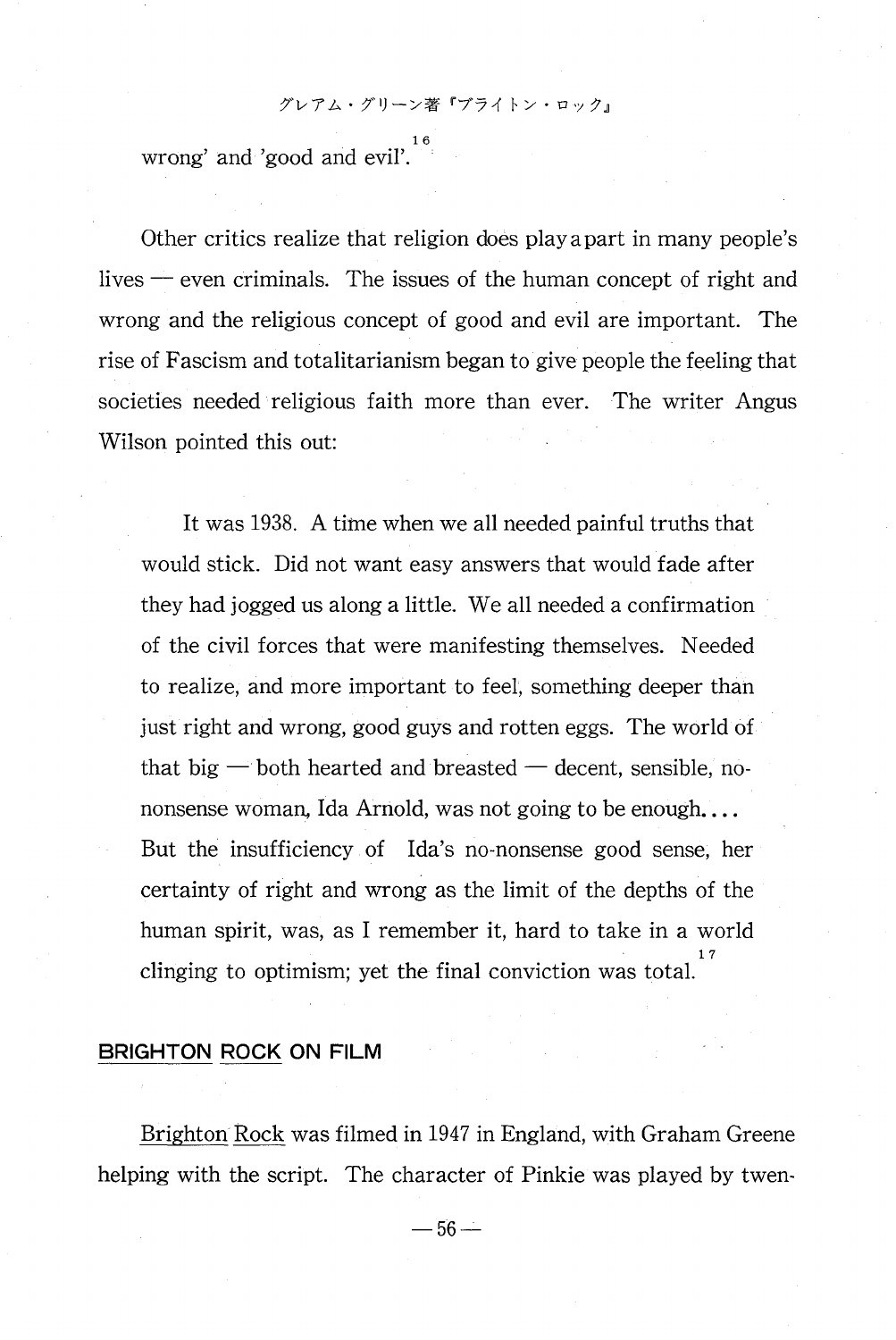リチャード・ローガン

ty-four year old Richard Attenborough, who went on to be knighted by the Queen for his services to British film and is now on the board of the British Film Institute. The film was fairly faithful to the book and in fact was criticised by some reviewers at the time as being too vicious and violent. There was one change made to the script, with Greene's approval. The last scene in the film showed Rose playing the record that Pinkie had recorded for her but the needle sticks where Pinkie says "I guess you want me to say I love you — I love you — I love you ." The camera then pans up to the wall where we see a crucifix. This gives the film a happy ending of sorts. Presumably Rose will never find out that Pinkie did not really love her.

In a 1969 interview, Greene took responsibility for the changed ending of the film:

 I liked the ending of the film and I am completely guilty. I have complete justification for the needle sticking on the gramophone record: I knew the distributors would not accept the ghastly ending of the book. I also knew that thinking people would realize that one day Rose would play the record and move the needle beyond the crack and thus get the shock with which the book ends. The ghastly outcome was only delayed. It was the director's idea to pan up the crucifix on the wall. This gave the impression that the needle stuck miraculously. Earlier in the film Pinkie had tried to destroy the record but was interrupted by Rose. This explains the crack

 $-57-$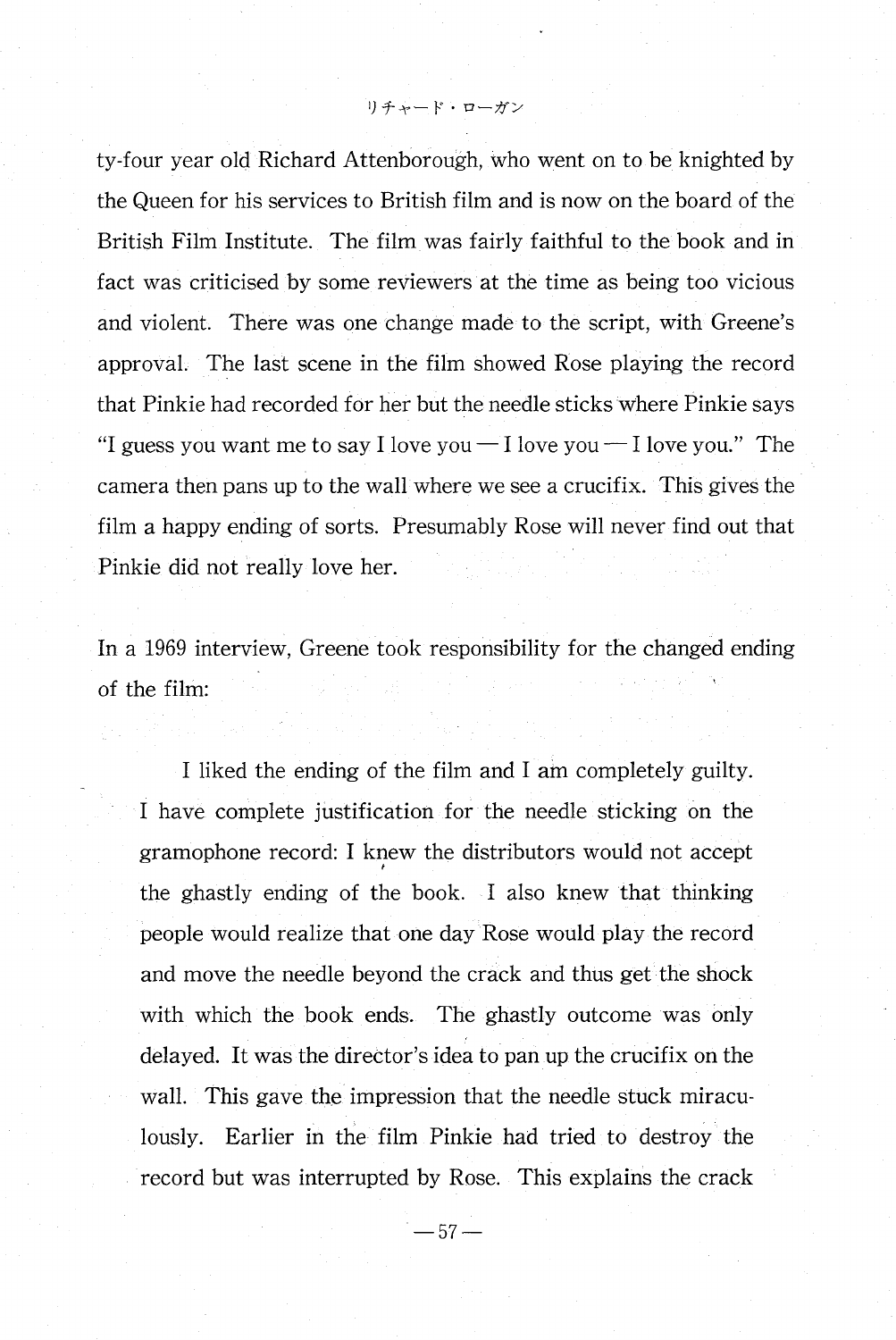18 in the record: there is nothing miraculous about it.

Brighton Rock has continued to be an important novel for fifty years because its question of whether there is a higher authority than man still needs to be asked. The continued killing in ethnic wars around the world shows that people cannot solve their problems with nothing more than ideas of right and wrong.

#### FOOTNOTES

- 1 Graham Greene, Brighton Rock (New York: Bantam Books, 1968), P. 1.
- 2 Christopher Burstall, 'Graham Greene Takes the Orient Express', The Listener (21 November 1968) in Conversations with Graham Greene, ed. Henry J. Donaghy (Jackson, Missippi: University Press of Missippi, 1992), p. 57.
- 3 Graham Greene, Ways of Escape (London: Penguin Books Ltd., 1981), p. 60.
- 4 Brighton Rock, p.  $49-50$ .
- 5 Maria Couto, Graham Greene: On the Frontier (Basingstoke: The Macmillan Press Ltd., 1988), p. 57.
- 6 Marie-Francoise Allain, Conversations with Graham Greene, trans. Guido Waldman (London: Penguin Books Ltd., 1991) , p. 88.
- 7 Norman Sherry, The Life of Graham Greene, Volume One 1904- 1939 (London: Jonathan Cape Ltd., 1989), p. 638.
- 8 Ways of Escape, p. 58.